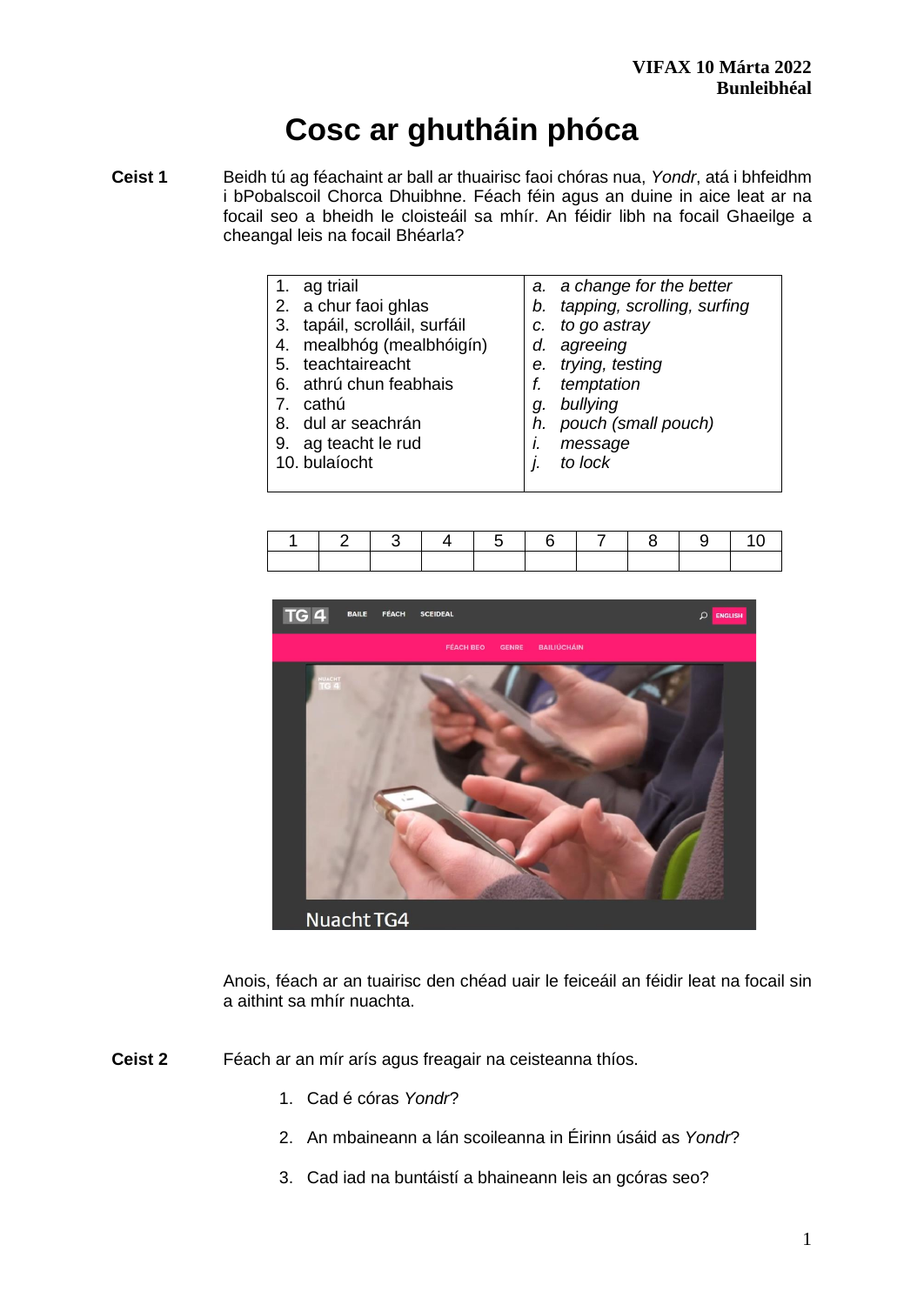- 4. An gceapann an príomhoide gur córas maith é? Cén fáth?
- 5. An bhfuil an múinteoir Tomás Ó Beaglaoich i gcoinne úsáid na nguthán póca i gcónaí sa seomra ranga?
- 6. Conas is féidir mí-úsáid a bhaint as an nguthán póca ar scoil, dar le Faye Greely?
- 7. Cén tuairim atá ag Seán Ó Cuinn agus Caitlin Ní Ainiféin faoin gcóras?
- **Ceist 3** '…ar an gcéad…'

'…ón bhfón…'

'…ar an bhfón…'

'…ar an obair…'

'…ar an gcóras…'

- 1. Cén chuid den ghramadach atá i gceist leis na samplaí thuas a bhí le cloisteáil sa tuairisc?
- 2. Ag baint úsáid as na samplaí thuas mar threoir, déan cibé athrú is gá ar na focail idir lúibíní sna habairtí seo:
	- Nach bhfuil do gheansaí ar an (cathaoir)
	- Tá sé ag siúl leis an (cailín) \_\_\_\_\_\_\_\_\_\_\_ sin arís.
	- Chuala mé go raibh fadhbanna aige leis an (sláinte) \_\_\_\_\_\_\_\_\_\_\_\_.
	- Bain triail as an (sailéad)
	- Scríobh an múinteoir na freagraí ar an (clár bán)
	- Tóg na milseáin ón (páiste)
	- Feicfidh mé thú ag an (bialann)
	- Tá na leabhair faoin (deasc) \_\_\_\_\_\_\_\_\_\_\_.
- **Ceist 4** '… ó am go chéile…'

Féach ar na dobhriathra ama eile seo a leanas. Cuir in abairtí iad lena mbrí a chur in iúl. Scríobh fíorabairtí faoi do shaol féin, más féidir.

*amárach, anois is arís, arú inné, choíche, go hannamh, go minic, riamh*

Cad a bhí ag an duine in aice leat?

**Ceist 5** '…a chur…'

Cad é an difríocht idir 'a chuir' agus 'a chur'? Cuir an dá leagan in abairtí lena mbrí a léiriú. Féach na samplaí ón script mar threoir:

'Faoi chóras *Yondr*, bíonn ar dhaltaí na gutháin a chur faoi ghlas i málaí speisialta.'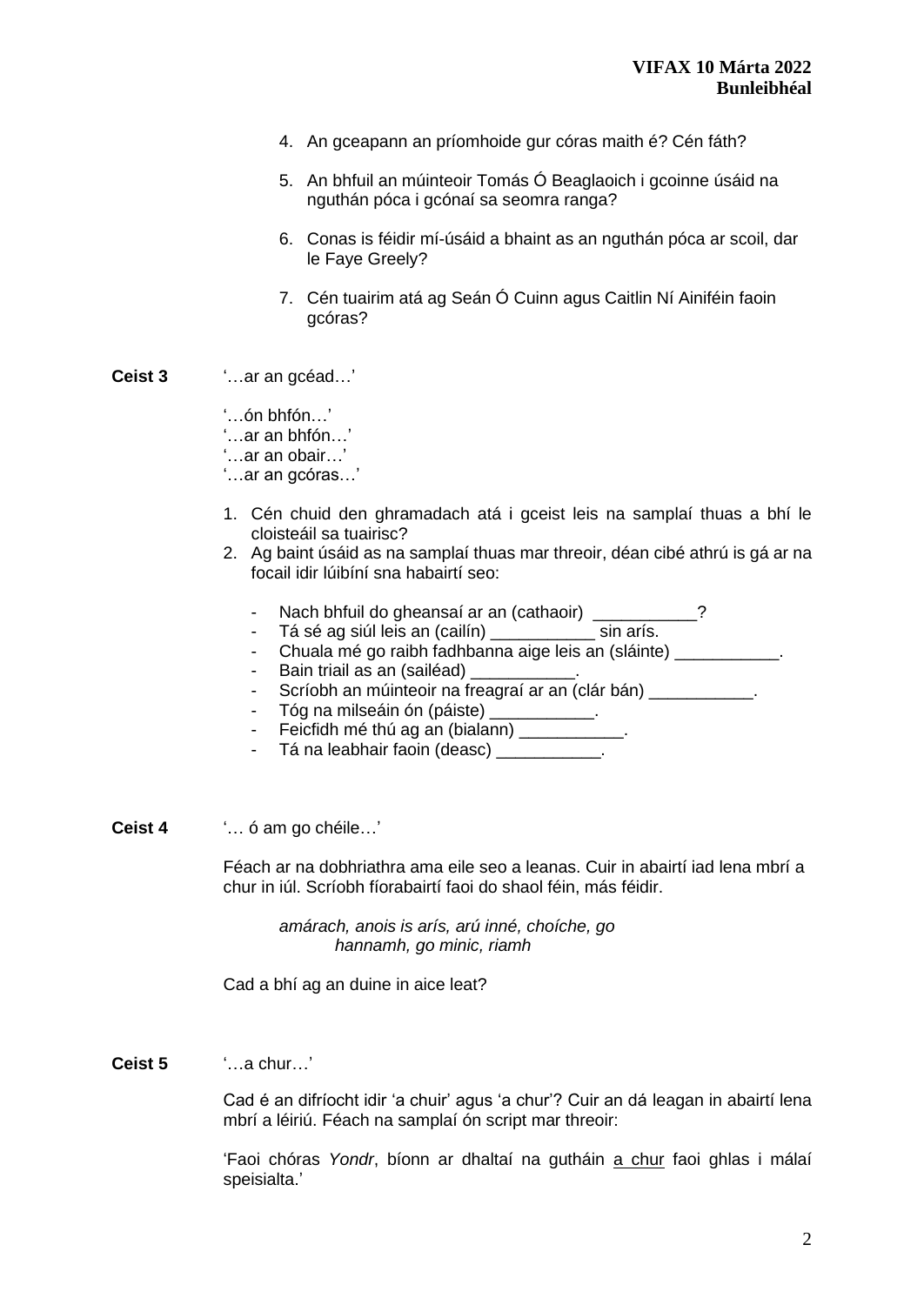'cé a chuir an teachtaireacht chugam anois? Caithfidh mé féachaint air.'

- **Ceist 6** Pléigh na ceisteanna seo thíos leis na daoine eile i do ghrúpa.
	- 1. An mbaineann tú féin úsáid as do ghuthán póca le linn an lae scoile nó an lae oibre?
	- 2. Conas a chuirfeadh ró-úsáid an ghutháin póca isteach ar shaol duine, dar leat?
	- 3. Cé chomh fada is a d'fhéadfá a bheith beo gan do ghuthán póca? Cén fáth?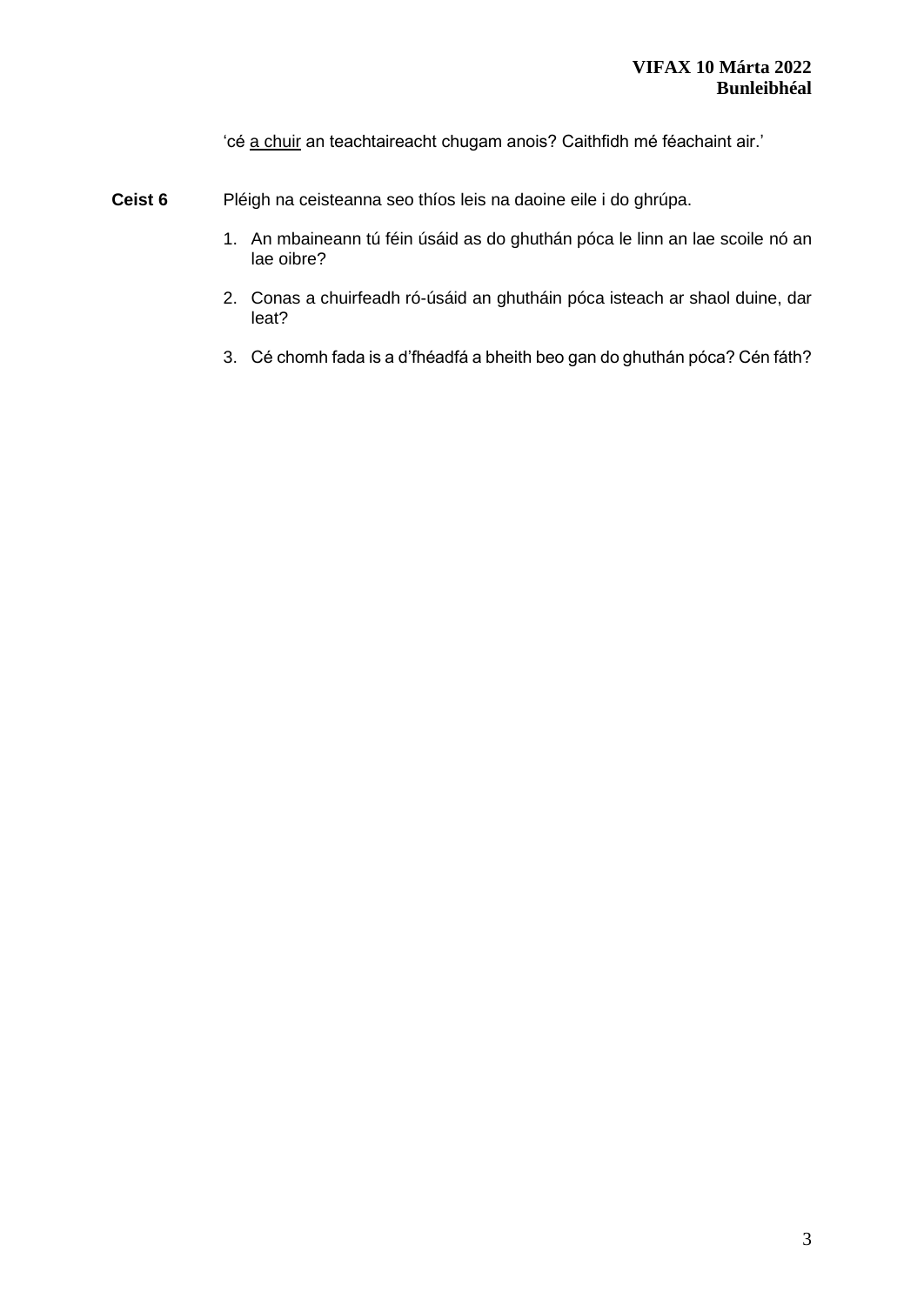# **Treoracha agus Freagraí**

**Ceist 1**

| . |  |  |  |  |  |  |  |  |  |  |
|---|--|--|--|--|--|--|--|--|--|--|
|   |  |  |  |  |  |  |  |  |  |  |
|   |  |  |  |  |  |  |  |  |  |  |

# **Ceist 2**

Féach an script.

# **Ceist 3**

Freagraí

- 1. An tuiseal tabharthach, an córas lárnach.
- 2. Féach:
- Nach bhfuil do gheansaí ar an **g**cathaoir?
- Tá sé ag siúl leis an **g**cailín sin arís.
- Chuala mé go raibh fadhbanna aige leis an **t**sláinte.
- Bain triail as an sailéad.
- Scríobh an múinteoir na freagraí ar an **g**clár bán.
- Tóg na milseáin ón **b**páiste.
- Feicfidh mé thú ag an **m**bialann.
- Tá na leabhair faoin deasc.

# **Ceist 4**

Abairtí samplacha:

*Ní bheidh mé ar scoil amárach. Téim go dtí an phictiúrlann anois is arís. D'imir mé cispheil arú inné. Ní íosfaidh mé bachlóga Bruiséile choíche. Féachaim ar an teilifís go hannamh. Bím ar mo ghuthán póca go minic. Níor bhain mé úsáid as scáth fearthainne riamh.*

# **Ceist 5**

*a chuir* – is é an aimsir chaite den bhriathar *cuir* é sin. Mar shampla: *Sin an fear a chuir an litir chugam.*

*a chur* – is é an t-ainm briathartha den bhriathar *cuir* é. Mar shampla: *Caithfidh mé an litir a chur sa phost.* 

# **Ceist 6**

Is féidir gach beirt a chur ag déanamh an phlé seo agus ansin na ceisteanna a phlé leis an rang iomlán.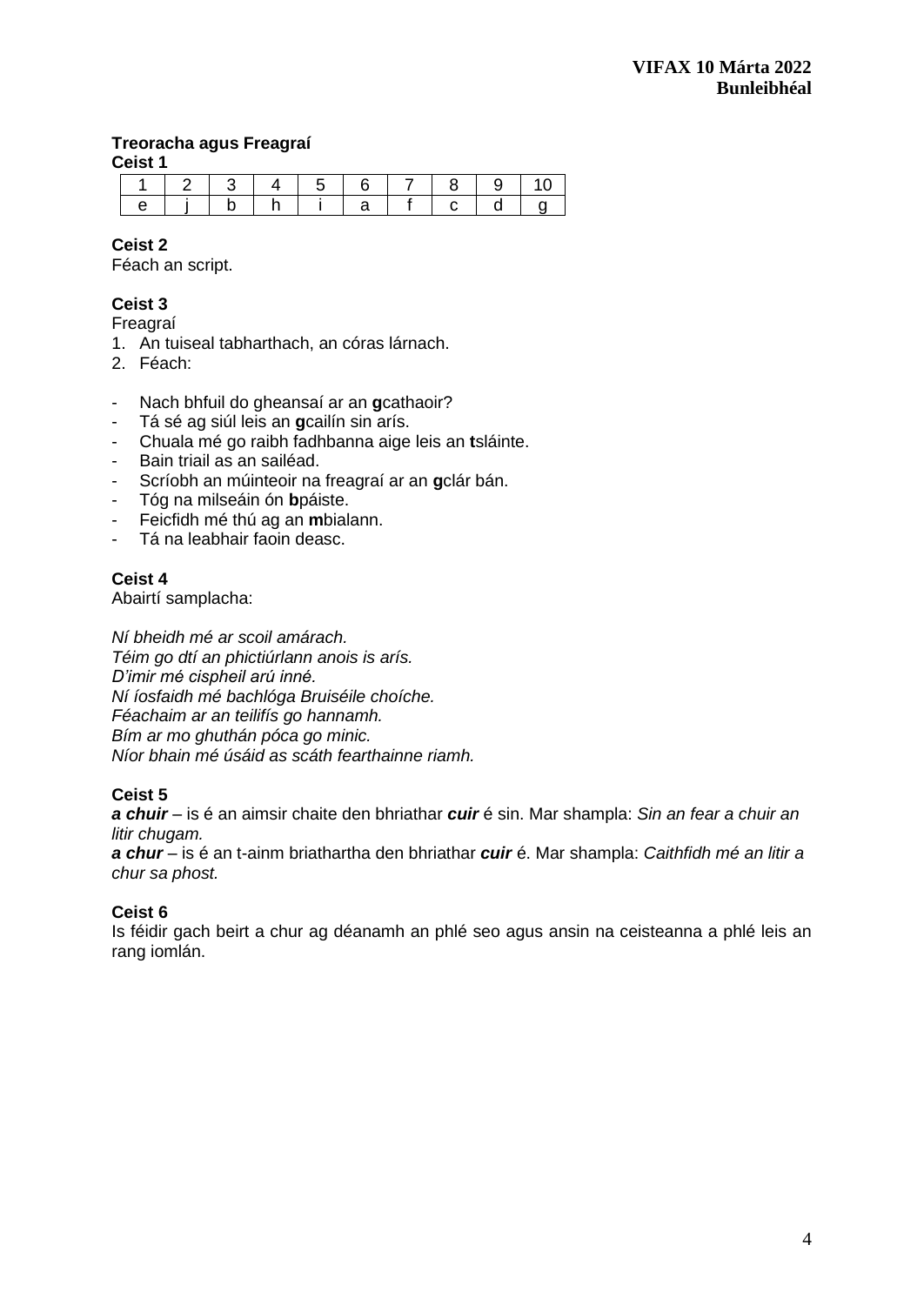# **Eimear Ní Chonaola**

Bhur gcéad fáilte ar ais. Tá Pobalscoil Chorca Dhuibhne ar an gcéad scoil in Éirinn atá ag triail teicneolaíocht nua a chuireann bac ar úsáid guthán póca le linn am scoile. Faoi chóras *Yondr*, bíonn ar dhaltaí na gutháin a chur faoi ghlas i málaí speisialta. Iarracht atá ann sos agus saoirse a thabhairt do na daltaí ó na gutháin.

#### **Seán Mac an tSíthigh**

Ag tapáil, scrolláil, nó surfáil. Is minic sinn suaite, sloigthe<sup>1</sup> ag ár nguthán póca. Ach i bPobalscoil Chorca Dhuibhe, tá córas nua i bhfeidhm. *Yondr* a thugtar air seo: an fón á chur faoi ghlas i mealbhóigín beag agus iad ag dul isteach ar scoil.

Cé go bhfanann sé ina seilbh, ní féidir an fón a scaoileadh arís nó go bhfágann an dalta an foirgneamh. Sos agus sámhnas ón bhfón.

#### **Éamonn Mac Muiris, Príomhoide, Pobalscoil Chorca Dhuibhne**

Nuair athá <sup>2</sup> *notifications* (fógraí) ag imeacht istigh i do phóca an t-am ar fad, fiú amháin má thánn<sup>3</sup> an fón gan fuaim, bíonn, nádúr an duine is ea, 'cé a chuir an teachtaireacht chugam anois? Caithfidh mé féachaint air.' Agus má thánn tú dírithe ar an bhfón ansin, gan dabht níl tú dírithe ar an obair scoile.

#### **Seán Mac an tSíthigh**

Is é seo an chéad uair a leithéid ar triail i scoil anseo in Éirinn, agus deir múinteoirí go bhfuil sé soiléir gur athrú chun feabhais é.

# **Tomás Ó Beaglaoich, Múinteoir**

An difríocht ná, níl an cathú sin ann don dalta. Agus, níl an aigne ag dul ar seachrán is dócha. Cuireann siad uathu é ar a naoi a chlog ar maidin. Tá cead acu é a thógaint<sup>4</sup> amach arís le cead an mhúinteora, mar, mar a deirim, is áis iontach í, is ríomhaire beag é agus beidh ábhair áirithe a mbainfidh úsáid aistí (as) ó am go chéile. Agus is maith ann é, ach le cead an mhúinteora, gan dabht. Agus ansin, cuireann siad uatha arís é. Tá na daltaí féin ag teacht leis go diail ar fad.

#### **Seán Mac an tSíthigh**

Cuireann *Yondr* bac ar mhí-úsáid na nguthán chomh maith.

#### **Faye Greely, Dalta**

Ag úsáid, ag tógaint pictiúir de na múinteoirí agus na rudaí sin. Agus, sna leithris ag tógaint pictiúir de na scoláirí gan chead. Agus is dócha go gcuireann sé sin isteach ar scoláirí agus is saghas bulaíochta ar an bhfón.

#### **Seán Ó Cuinn, Dalta**

Tá níos mó ama againn a bheith ag caint lenár gcairde. Nílimid, níl aon duine ag dul ar na fóin le linn an ranga, níl… Táimid níos mó dírithe ar an obair agus i ndáiríre tá sé go maith.

#### **Caitlín Ní Ainiféin, Dalta**

Is dócha go bhfuil, gach aon duine imithe i dtaithí air. Ach is dócha sa rang, níor chuir sé isteach rómhór ormsa *anyway*, mar nach *really* mbím air. *But*, ar an iomlán, tháimid sásta leis.

# **Seán Mac an tSíthigh**

<sup>&</sup>lt;sup>1</sup> leagan canúnach de 'slogtha'

<sup>2</sup> leagan canúnach de 'atá'

<sup>3</sup> leagan canúnach de 'má tá'

<sup>4</sup> leagan canúnach de 'tógáil'